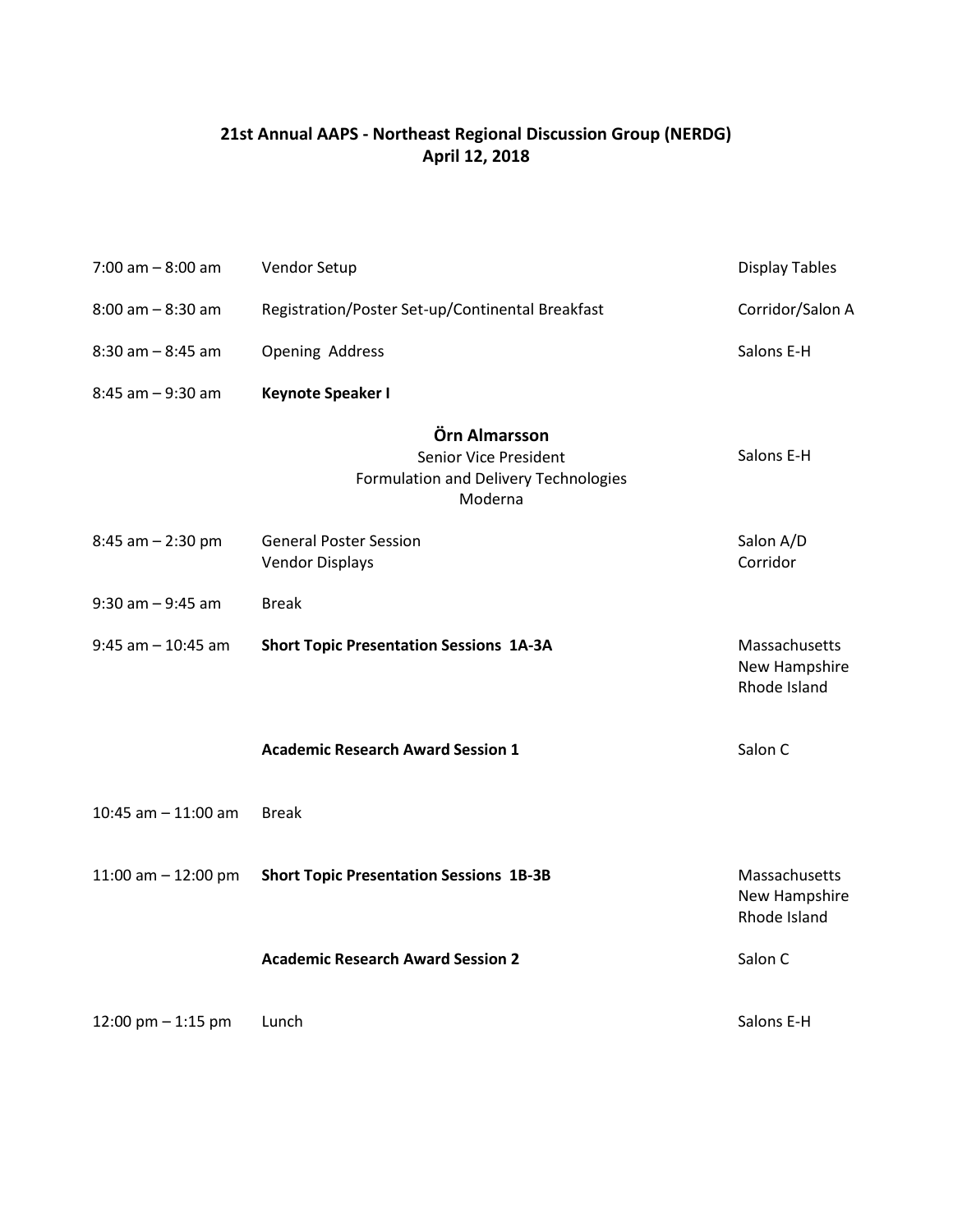| 1:15 pm $-$ 2:45 pm                 | <b>Round Table Sessions 1-5</b>                                                                                                                   |               |  |  |
|-------------------------------------|---------------------------------------------------------------------------------------------------------------------------------------------------|---------------|--|--|
|                                     | 1. Modified Release Dosage Forms for Pediatric Drug Delivery<br>Systems                                                                           | Massachusetts |  |  |
|                                     | 2. Material Science & Microstructural Considerations for<br>Formulations                                                                          | New Hampshire |  |  |
|                                     | 3. Continuous Processing & Manufacturing                                                                                                          | Rhode Island  |  |  |
|                                     | 4. Advances in Small Molecule Solubilization                                                                                                      | Vermont       |  |  |
|                                     | <b>Bioanalytical and DMPK of Biologics</b><br>5.                                                                                                  | Salon C       |  |  |
| $2:45$ pm $-3:00$ pm                | <b>Break</b>                                                                                                                                      |               |  |  |
| $3:00 \text{ pm} - 3:15 \text{ pm}$ | Awards and Administrative Updates                                                                                                                 | Salons E - H  |  |  |
| $3:15$ pm $-4:00$ pm                | <b>Keynote Speaker II</b>                                                                                                                         | Salons E - H  |  |  |
|                                     | <b>Vladimir Torchilin</b><br><b>University Distinguished Professor</b><br><b>Department of Pharmaceutical Sciences</b><br>Northeastern University |               |  |  |
| 4:00 pm $-$ 4:05 pm                 | <b>Closing Remarks</b>                                                                                                                            | Salons E - H  |  |  |
| 4:05 pm $-$ 4:45 pm                 | Social Gathering and Networking Session                                                                                                           | Salon E Foyer |  |  |
|                                     |                                                                                                                                                   |               |  |  |

The Organizing Committee Meeting will follow the event Massachusetts Massachusetts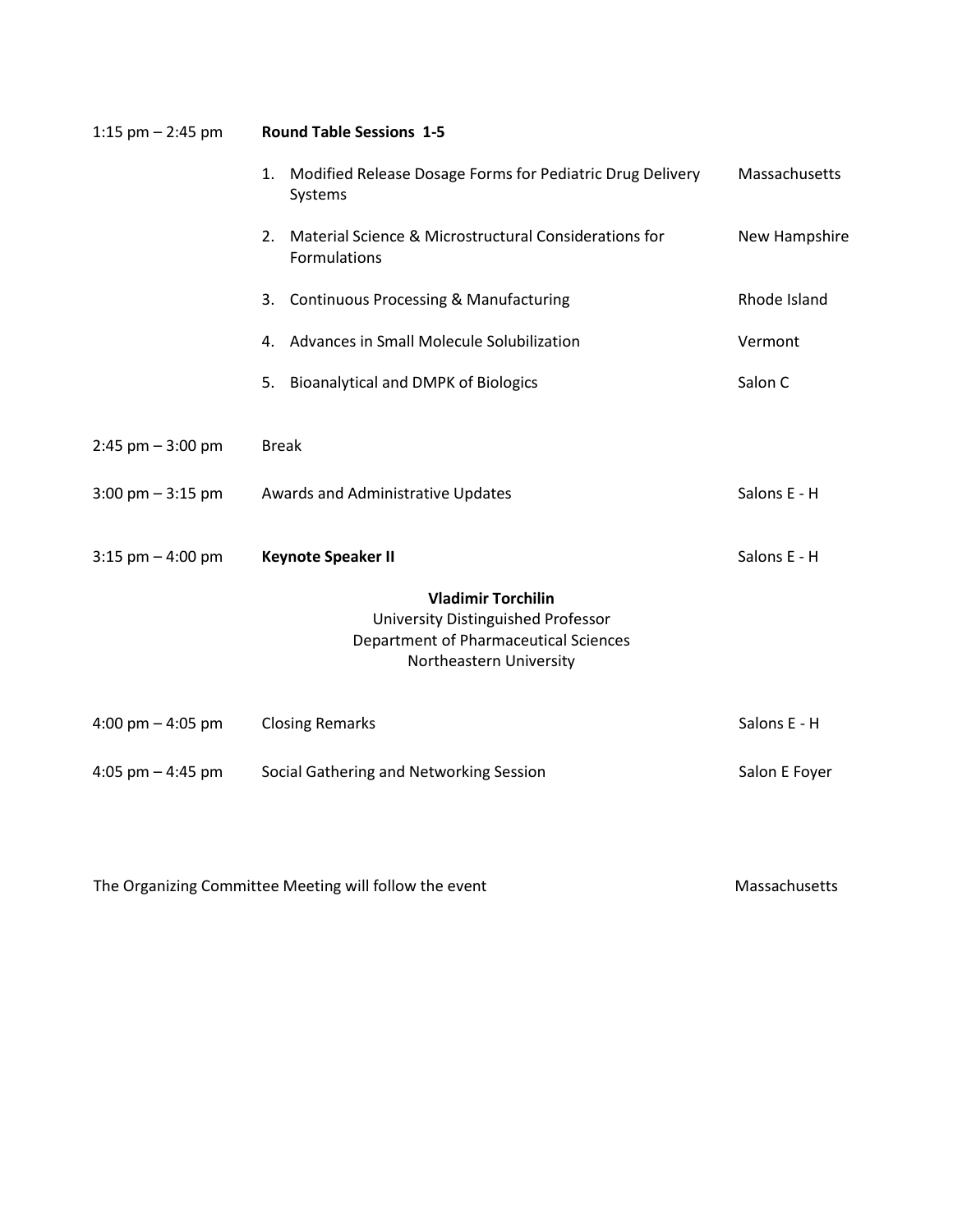|                 |                                                         |                         |  |                               | <b>Schedule of Events</b>                                                        |                          |                                   |                        |
|-----------------|---------------------------------------------------------|-------------------------|--|-------------------------------|----------------------------------------------------------------------------------|--------------------------|-----------------------------------|------------------------|
| <b>Time</b>     |                                                         |                         |  |                               |                                                                                  |                          |                                   |                        |
| $8:00 - 8:30$   |                                                         |                         |  |                               | <b>Breakfast/Registration/Setup (Corridor &amp; Salon A)</b>                     |                          |                                   |                        |
| $8:30 - 8:45$   |                                                         |                         |  |                               | <b>Opening Address (Salons E-H)</b>                                              |                          |                                   |                        |
| $8:45 - 9:30$   | Keynote 1: Örn Almarsson (Salons E-H)                   |                         |  |                               |                                                                                  |                          |                                   |                        |
| $9:30-9:45$     |                                                         |                         |  | <b>Break</b>                  |                                                                                  |                          |                                   |                        |
| $9:45 - 10:45$  | $STP$ #1A                                               |                         |  | $STP$ #2A                     | $STP$ #3A                                                                        | <b>ARA Session</b><br>#1 |                                   |                        |
|                 | (Massachusetts)                                         |                         |  | (New Hampshire)               | (Rhode Island)                                                                   | (Salon C)                |                                   |                        |
| 10:45-11:00     | <b>Break</b>                                            |                         |  |                               |                                                                                  |                          |                                   |                        |
| $11:00 - 12:00$ | <b>STP #1B</b>                                          |                         |  | <b>STP #2B</b>                | <b>STP #3B</b>                                                                   | <b>ARA Session</b><br>#2 |                                   |                        |
|                 | (Massachusetts)                                         |                         |  | (New Hampshire)               | (Rhode Island)                                                                   | (Salon C)                | <b>Poster Session</b>             | <b>Vendor Displays</b> |
| $12:00 - 1:15$  | Lunch<br>(Salons E-H)                                   |                         |  |                               | (Salons A/D)<br>(Presenters in                                                   | (Corridor)               |                                   |                        |
| $1:15 - 2:45$   | <b>RT#1</b><br>(Massachusetts)                          | RT#2<br>(New Hampshire) |  | <b>RT#3</b><br>(Rhode Island) | <b>RT#4</b><br>(Vermont)                                                         | <b>RT#5</b><br>(Salon C) | <b>Attendance</b><br>$12:45-1:15$ |                        |
| $2:45 - 3:00$   | <b>Break</b>                                            |                         |  |                               |                                                                                  |                          |                                   |                        |
| $3:00 - 3:15$   | <b>Business Meeting and Award Ceremony (Salons E-H)</b> |                         |  |                               |                                                                                  |                          |                                   |                        |
| $3:15 - 4:00$   | Keynote 2: Vladimir Torchilin (Salons E-H)              |                         |  |                               |                                                                                  |                          |                                   |                        |
| $4:00 - 4:05$   | <b>Closing Remarks (Salons E-H)</b>                     |                         |  |                               |                                                                                  |                          |                                   |                        |
| $4:05 - 4:45$   | <b>Social Gathering</b>                                 |                         |  |                               |                                                                                  |                          |                                   |                        |
|                 |                                                         |                         |  |                               | The Organizing Committee Meeting will follow the event in the Massachusetts Room |                          |                                   |                        |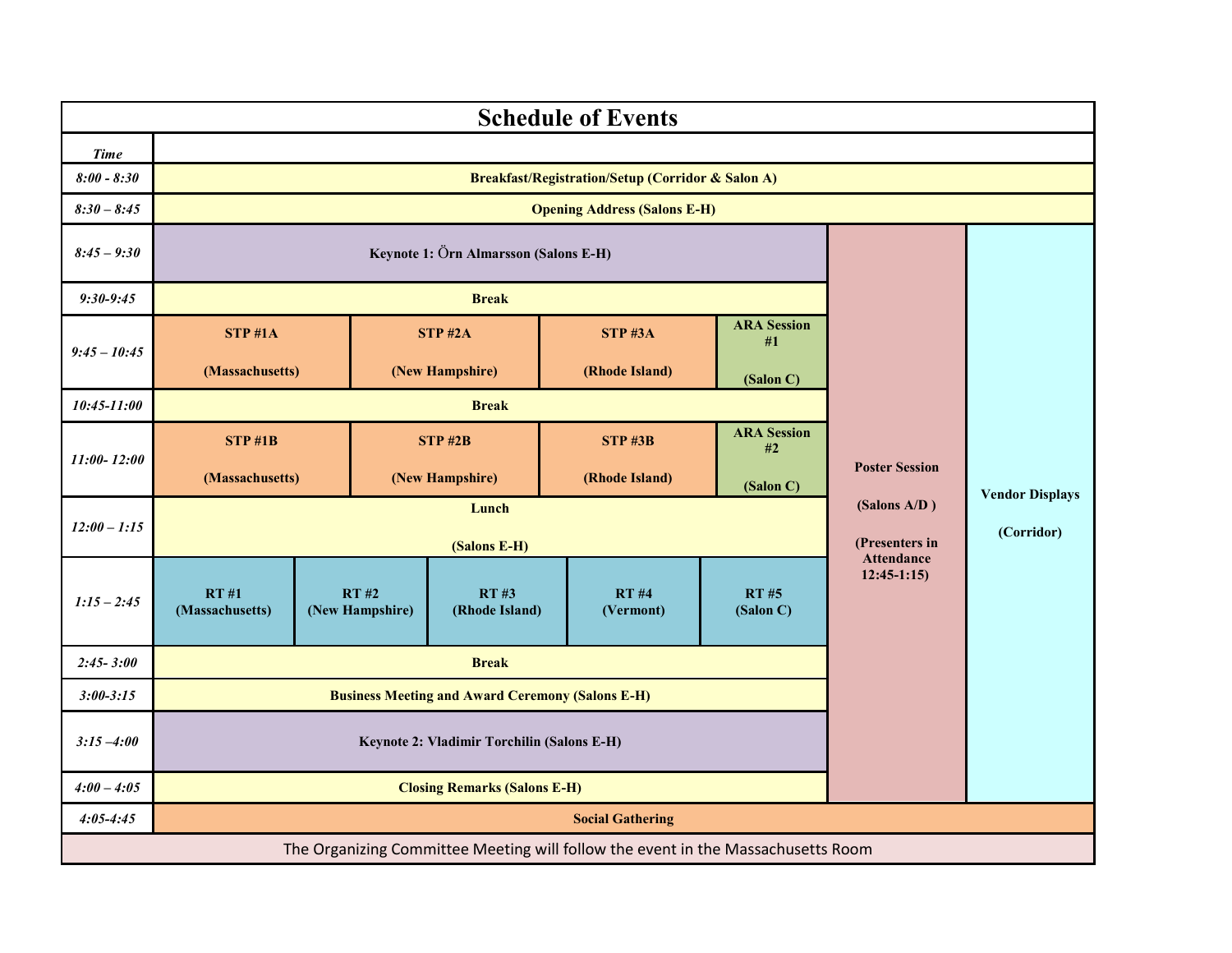## **NERDG Short Topic Presentations (STP), Sessions 1A-3A:**

| <b>Session</b>                                                     | <b>Time</b> | <b>Title</b>                                                                                                                                                                     | Lead<br><b>Author</b>        | <b>Affiliation</b>                      |
|--------------------------------------------------------------------|-------------|----------------------------------------------------------------------------------------------------------------------------------------------------------------------------------|------------------------------|-----------------------------------------|
| <b>STP #1A:</b><br>Massachusetts                                   | 9:45        | Comparison of hydroxypropyl cellulose and hot melt extrudable<br>hypromellose in twin screw melt granulation of metformin hydrochloride<br><b>Presentation Titles here</b>       | <b>Amol Batra</b>            | <b>Ashland Specialty</b><br>Ingredients |
| Room<br>10:15<br>Moderator:<br><b>Kevin Robbins</b><br>(BMS)       |             | Development and Characterization of Controlled Release Pellets from<br>Aqueous Ethyl Cellulose Dispersions containing Water Soluble/Hydrophilic<br>Plasticizers as Pore-Formers. | Sandeep Kaur                 | Johnson & Johnson                       |
|                                                                    |             |                                                                                                                                                                                  |                              |                                         |
| <b>STP #2A:</b><br>New Hampshire                                   | 9:45        | Validation of Scale - up Models for Blender and Feed Frame Lubrication<br>Processes                                                                                              | <b>Naimah</b><br>Majeed      | Pfizer                                  |
| Room<br><b>Moderator:</b><br>John Morrison<br>(BMS)                | 10:15       | A Science and Risk Based Pragmatic Methodology for Blend and Content<br><b>Uniformity Assessment</b>                                                                             | Ajay Babu<br>Pazhayattil     | Avaca Pharma                            |
|                                                                    |             |                                                                                                                                                                                  |                              |                                         |
| <b>STP #3A:</b>                                                    | 9:45        | A mass spectrometry-based proteomics investigation of the protein target<br>of a chemical probe for tumor hypoxia                                                                | Lei Wang                     | University of<br>Connecticut            |
| Rhode Island Room<br><b>Moderator:</b><br>Roy Haskell<br>(ARVINAS) | 10:15       | <b>Characterization of Amorphous Supersaturation using Absorbance</b><br>Spectrum Analysis and Flux Measurements through Lipophilic Membranes                                    | Konstantin<br><b>Tsinman</b> | Pion                                    |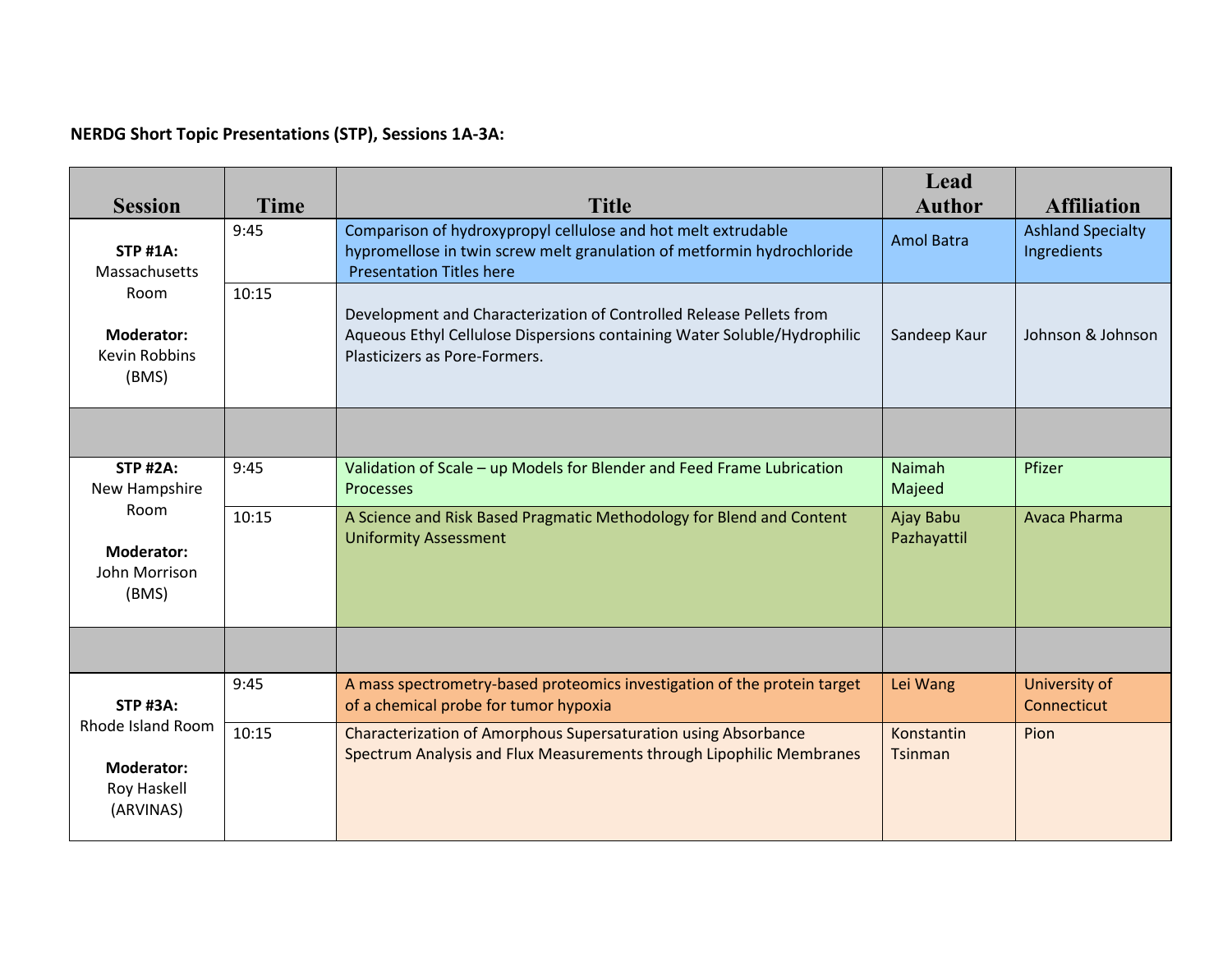## **NERDG Short Topic Presentations (STP), Sessions 1B-3B:**

| <b>Session</b>                                                   | <b>Time</b> | <b>Title</b>                                                                                                                                     | Lead<br><b>Author</b> | <b>Affiliation</b>                |
|------------------------------------------------------------------|-------------|--------------------------------------------------------------------------------------------------------------------------------------------------|-----------------------|-----------------------------------|
| <b>STP #1B:</b><br>Massachusetts                                 | 11:00       | Hot melt granulation technique for preparation of directly compressible<br>solid dispersion of poorly soluble drug using co-processed excipients | Gautam<br>Chauhan     | St. John's<br>University          |
| 11:30<br>Room<br><b>Moderator:</b><br>Roy Haskell<br>(ARVINAS)   |             | Probing Miscibility and Molecular Interactions in Amorphous Solid<br>Dispersions Using Solid-state NMR Spectroscopy.                             | Kanika<br>Sarpal      | University of<br>Kentucky         |
|                                                                  |             |                                                                                                                                                  |                       |                                   |
| <b>STP #2B:</b><br>New Hampshire                                 | 11:00       | Monitoring bed temperature during process development film coating runs                                                                          | <b>Emily Gullotti</b> | <b>Merck</b>                      |
| Room<br><b>Moderator:</b><br>John Morrison<br>(BMS)              | 11:30       | Designing Specialized, Patient Friendly Dosage Forms to Target the Unique<br><b>Therapeutic Needs of Pediatric and Geriatric Patients</b>        | Don Barbieri          | <b>SPI Pharma</b>                 |
|                                                                  |             |                                                                                                                                                  |                       |                                   |
| <b>STP #3B:</b>                                                  | 11:00       | Characterization of API stability via Ultra-High Pressure Liquid<br>Chromatography (UPLC) and Thermal Activity Monitoring (TAM)                  | <b>Jason LePree</b>   | Gattefossé USA                    |
| Rhode Island Room<br><b>Moderator:</b><br>Haian Zheng<br>(ACPHS) | 11:30       | Process Patent Protection via Analysis of Stable Isotope Ratios                                                                                  | John P. Jasper        | Molecular Isotope<br>Technologies |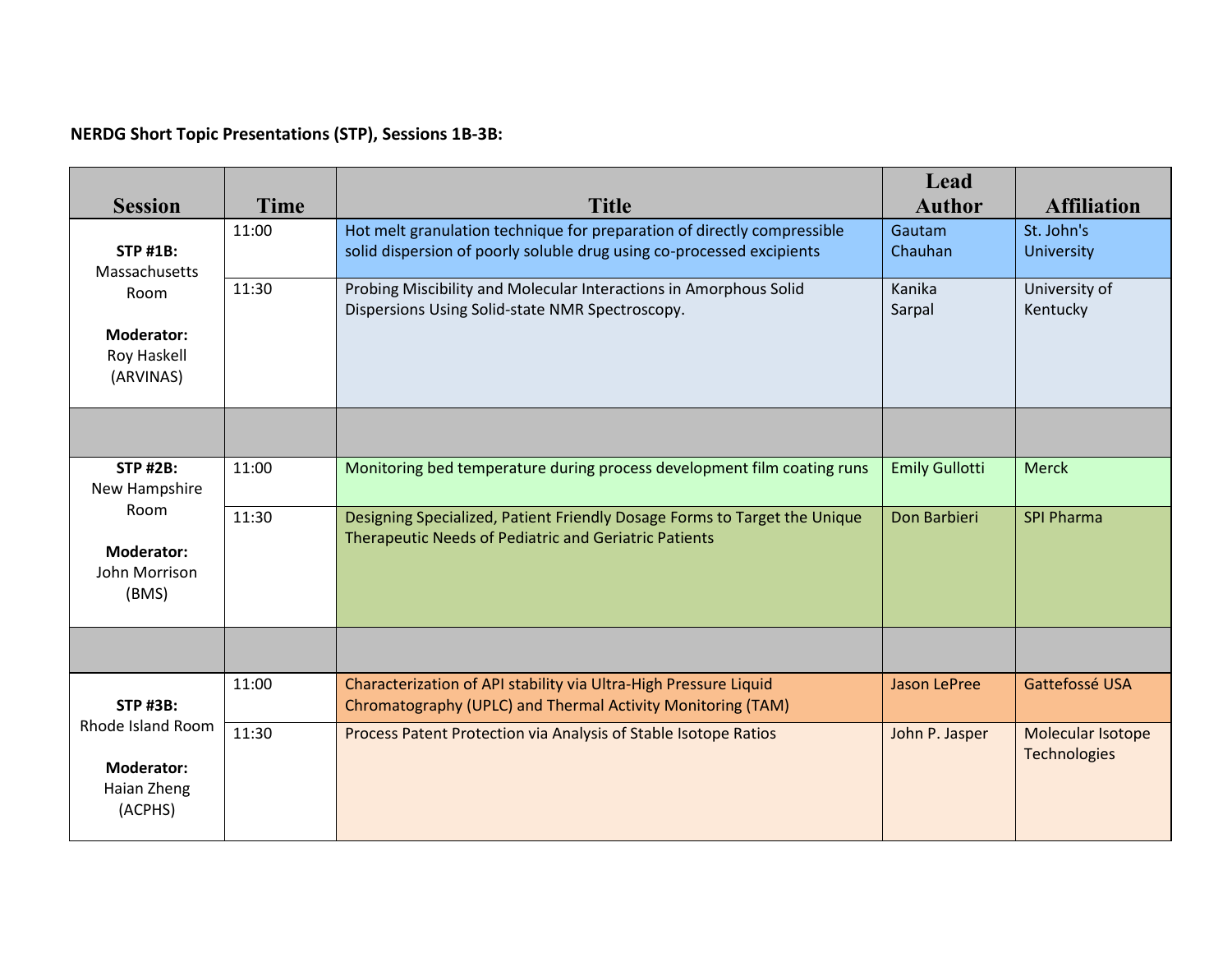# **NERDG Academic Research Award Presentations (ARA), Sessions 1 and 2:**

| <b>Session</b>                              | Time            | <b>Title</b>                                                                                                                                       | <b>Presenter</b>   | <b>Affiliation</b>                            |
|---------------------------------------------|-----------------|----------------------------------------------------------------------------------------------------------------------------------------------------|--------------------|-----------------------------------------------|
| <b>ARA #1:</b>                              | 9:45-10:05am    | Effect of manufacturing processes on burst release of<br>risperidone microspheres                                                                  | Janki<br>Andhariya | <b>UCONN &amp; FDA</b>                        |
| Salon C<br><b>Moderator:</b>                | 10:05-10:25am   | Enhanced xenograft OVCAR-8 tumor contrast in X-ray<br>Computed Tomography by intravenously-injected<br>perfluorooctyl bromide nanocapsules         | André Beringhs     | <b>UCONN</b>                                  |
| Wendy Wang<br>(Pfizer)                      | $10:25-10:45am$ | Preparation of 3D Printed Tablet for Immediate Release by<br><b>Fused Deposition Modeling (FDM)</b>                                                | Nayan Solanki      | St.John's University                          |
|                                             |                 |                                                                                                                                                    |                    |                                               |
| <b>ARA #2:</b>                              | $11:00-11:20am$ | Continuous Preparation of Salts of Poorly Soluble Drugs by<br>Novel Solvent-Free Method Using Twin Screw Melt Extrusion                            | Jaydip Vasoya      | St.John's University                          |
| Salon C                                     | 11:20-11:40am   | Paclitaxel aerosol nacocomposite microparticles for the<br>treatment of lung cancer                                                                | Elisa Guzman       | University of Rhode<br><b>Island Kingston</b> |
| <b>Moderator:</b><br>Wendy Wang<br>(Pfizer) | 11:40am-12:00pm | <b>Transnasal Mucosal Delivery Of Brain-Derived Neurotrophic</b><br>Factor AntagoNAT's In Rat Brain using Cationic Liposomal<br><b>Formulation</b> | Grishma Pawar      | <b>Northeastern</b><br><b>University</b>      |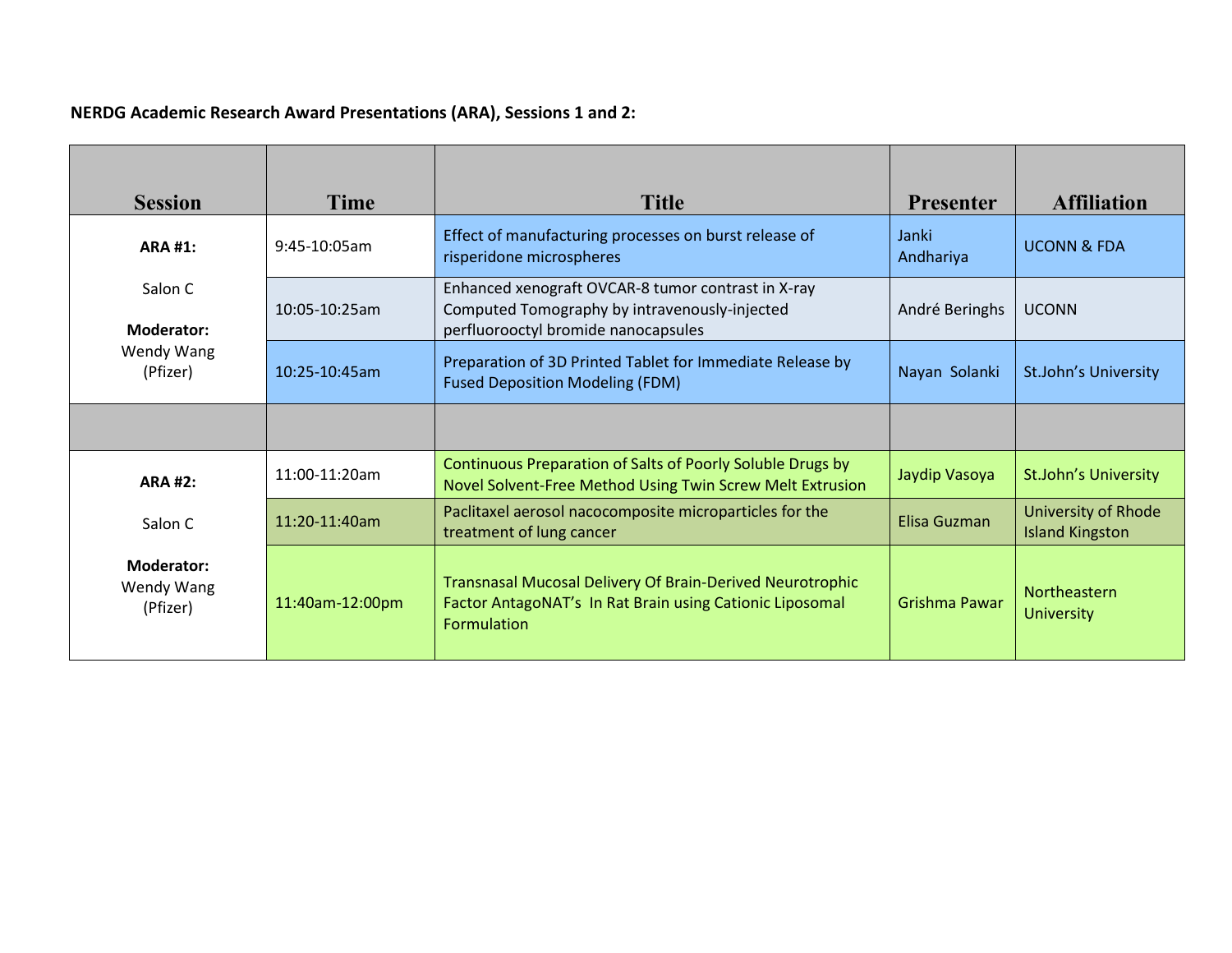## **NERDG Invited Round Table (RT): Sessions 1-3:**

| <b>Session</b>                                                                                          | <b>Speaker</b><br>(Affiliation)                              | <b>Title</b>                                                                                                              |
|---------------------------------------------------------------------------------------------------------|--------------------------------------------------------------|---------------------------------------------------------------------------------------------------------------------------|
| RT #1: Modified Release Dosage Forms for Pediatric                                                      | Lipika Chablani, PhD, St.                                    | Formulation Development of Pediatric Dosage Forms: Challenges                                                             |
| <b>Drug Delivery Systems</b>                                                                            | John Fisher College                                          | and Opportunities                                                                                                         |
| Chair: Lipika Chablani (St. John Fisher College)                                                        | Junshu Zhao, PhD, Bristol-<br>Myers Squibb Co.               | Developing Controlled-Release Multi-Particulate Formulations:<br>Considerations in Manufacturing the Core and the Coating |
| <b>Massachusetts Room</b>                                                                               | Charles Vesey, RPh, MS,                                      | Bitter to Better: Formulation Strategies towards Effective Taste                                                          |
| Time: $1:15 - 2:45$                                                                                     | Colorcon                                                     | Masking                                                                                                                   |
|                                                                                                         |                                                              |                                                                                                                           |
| RT #2: Material Science and Microstructural                                                             | <b>Bodhi Chaudhuri</b>                                       | Multiscale Modeling to Predict Triboelectric Behavior in                                                                  |
| <b>Considerations in Formulation</b>                                                                    | <b>University of Connecticut</b>                             | <b>Pharmaceutical Powders</b>                                                                                             |
| Chairs: Amy Ethier (BASF) and Sanjay Gayakwad,<br>(University of St. Joseph)                            | <b>Matthew Lamm</b><br><b>Merck Research</b><br>Laboratories | Applications of Advanced Imaging Techniques to Pharmaceutical<br><b>Formulation Development</b>                           |
| New Hamshire Room                                                                                       | Shaukat Ali                                                  | Evaluation of High Functional Excipients in Oral and Topical                                                              |
| Time: $1:15 - 2:45$                                                                                     | <b>BASF</b>                                                  | <b>Dosages Formulations</b>                                                                                               |
|                                                                                                         |                                                              |                                                                                                                           |
| RT #3: Continuous Processing & Manufacturing<br>Chairs: Amol Batra (Ashland Specialty Ingredients G.P.) | <b>Andrew Clausen</b><br>Snapdragon Chemistry,<br>Inc.       | Development of Continuous Flow Photochemical Processes                                                                    |
| and Mohamed Ismail Nounou (University of Saint                                                          | Brian M. Zacour,                                             | Leveraging Small Scale Powder Testing Data to Assess the                                                                  |
| Joseph)                                                                                                 | Bristol-Myers Squibb Co.                                     | <b>Feasibility of Proposed Continuous Direct Compression Processes</b>                                                    |
| <b>Rhode Island Room</b>                                                                                | Dipen Desai                                                  | <b>Continuous Drug Product Manufacturing: A Formulation</b>                                                               |
| Time: $1:15 - 2:45$                                                                                     | Kashiy Pharma LLC                                            | prospective                                                                                                               |